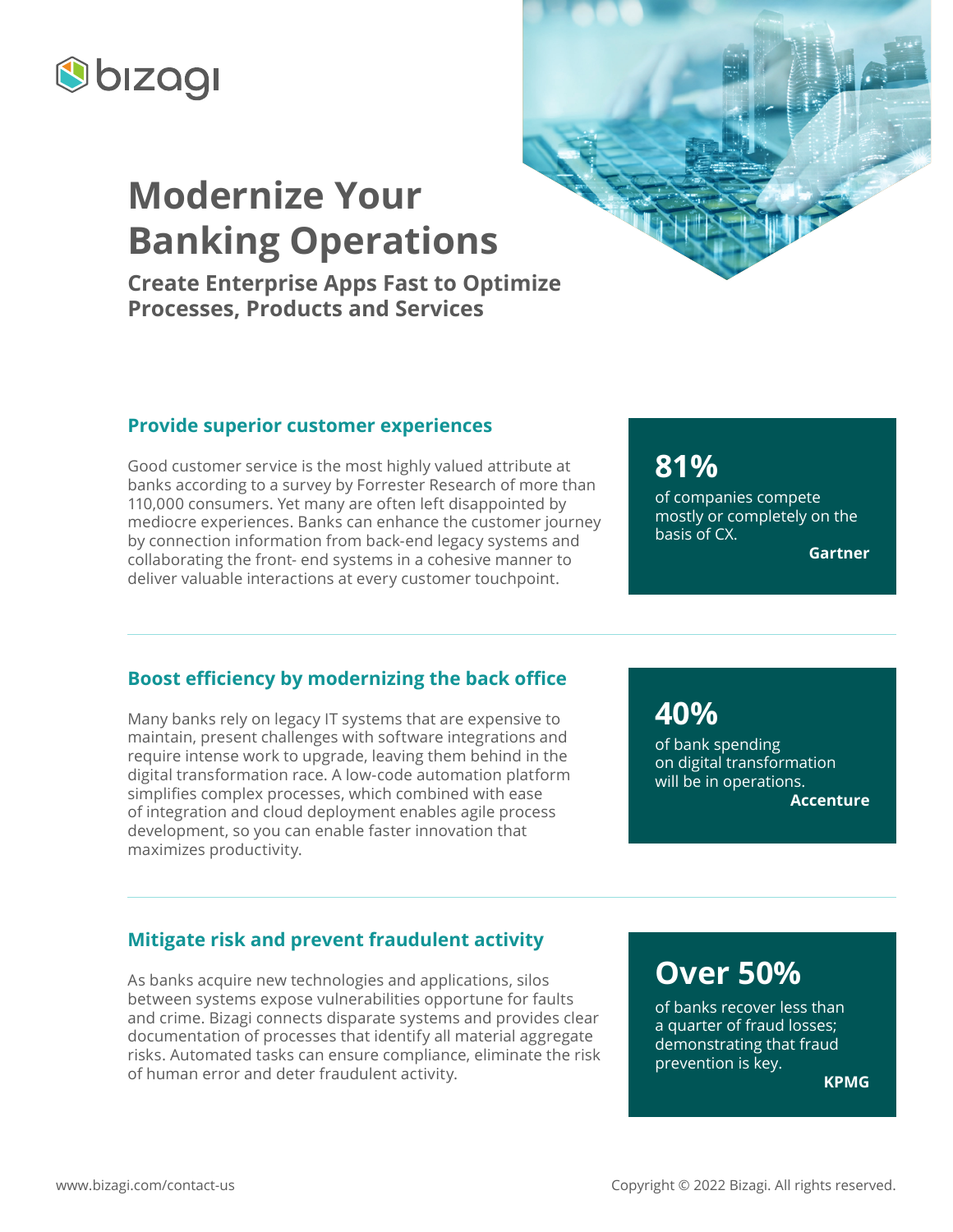

#### **Bizagi is enabling banks across the globe to accelerate modernization initiatives.**

Today's leaders in IT and Operations need new ways to quickly build applications that augment and automate tasks and customer journeys. Through these efforts organizations are not only boosting operational excellence, but also increasing revenue and reducing costs. Bizagi has experience helping banks worldwide in many areas including:



**Faster Loan Origination & Onboarding**

Set up new customers and accelerate loan services while efficiently managing KYC requirements.



**Real-Time Credit Processing**

Modernize risk analysis, decisions and approvals to process applications faster and reduce time to revenue.



**Responsive Customer Engagement**

Connect disparate systems to gain 360° customer insights and deliver superior service that wins and retains clients.



**Better Compliance & Fraud Prevention**

Protect revenue and reputation by connecting systems and identifying threats before they impact your business.



**Efficient Back Office Operations**

Automate payments, transfers, approvals, exceptions and much more to ensure digital efficiency in the back office.



**Innovative Products & Services**

Bring new products and services to market faster to remain competitive or gain first mover advantage.